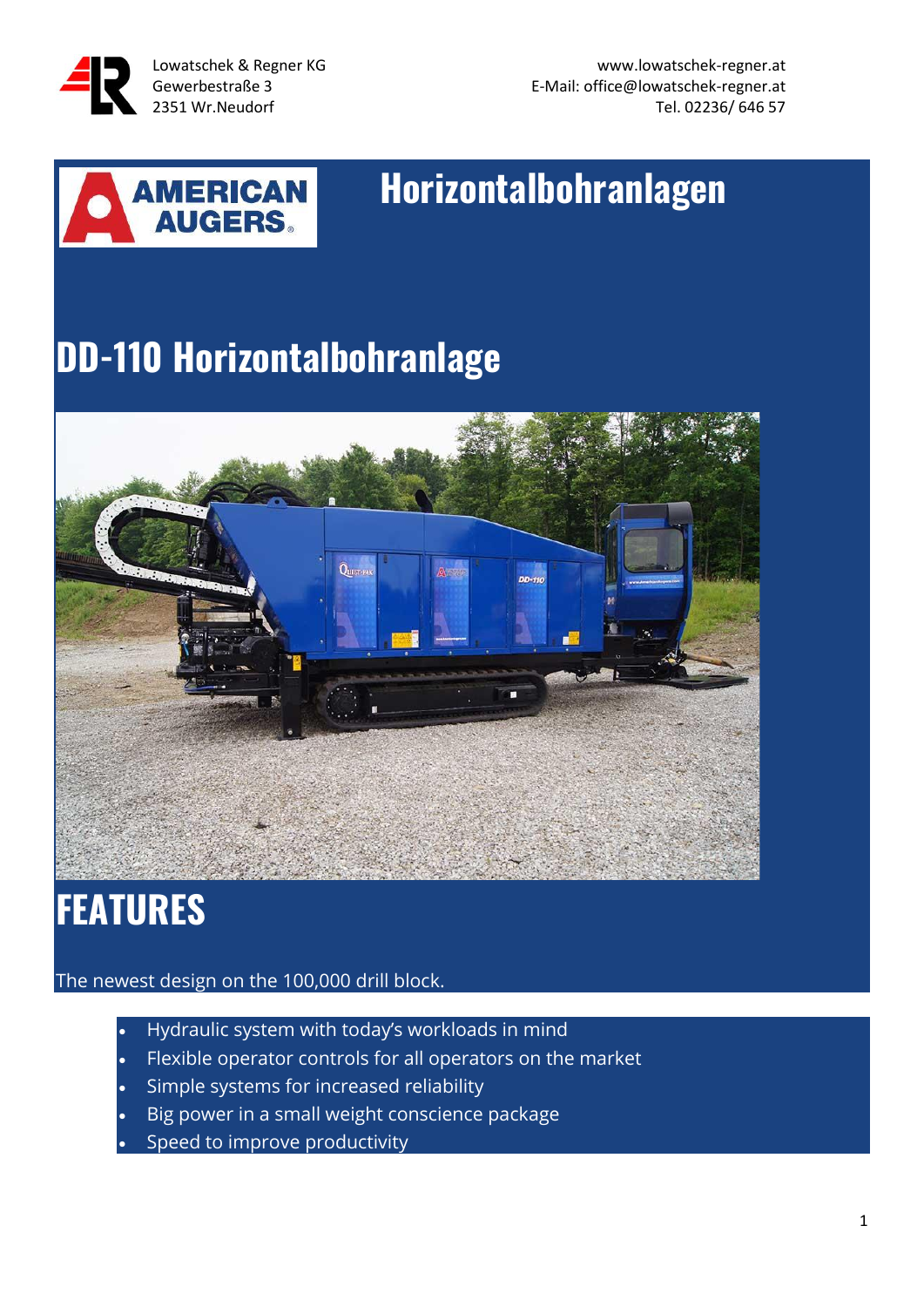

| <b>SPECIFICATIONS</b> |                                                                                                       |
|-----------------------|-------------------------------------------------------------------------------------------------------|
| <b>Power Train</b>    |                                                                                                       |
| $\bullet$             | EngineCummins QS5B6.7 Tier 4 final (or Tier 3 depending on country<br>of purchase)                    |
| $\bullet$             | Rating260 HP @ 2200 RPM (164 kW)                                                                      |
| $\bullet$             | Fuel Capacity81 U.S. Gallons (306 L)                                                                  |
| $\bullet$             | Hydraulic Capacity107 U.S. Gallons (405 L)                                                            |
|                       | Battery(2) Deka 908DMF 12 V, 1450 CCA - 24 V System                                                   |
| Carriage System       |                                                                                                       |
| $\bullet$             | Carriage System(4) Pinion drive with adjustable force limiter                                         |
| $\bullet$             | Maximum Thrust/Pullback110,000 lbs. (50 Tonnes)                                                       |
| $\bullet$             | Maximum Carriage Speed170 ft. (52 m)/minute                                                           |
| $\bullet$             | Carriage Motors(4) Radial piston / dual displacement                                                  |
| $\bullet$             | Carriage Brakes(2) Spring applied / hydraulic release                                                 |
| $\bullet$             | Gearbox(4) Planetary gearboxes                                                                        |
| <b>Rotary Drive</b>   |                                                                                                       |
| $\bullet$             | Rotary System(1) Pinion and Gear Drive with Infinitely Variable<br>Torque                             |
| $\bullet$             | Maximum Rotary Torque15,000 ft-lbs. (20,337 Nm)                                                       |
| $\bullet$             | Maximum Rotary Speed150 RPM                                                                           |
| $\bullet$             | Rotary Motor(1) Radial piston Variable Displacement                                                   |
| $\bullet$             | Rotary Brakes(1) Spring Applied/Hydraulic Release                                                     |
| $\bullet$             | Rotary Gearbox(1) Planetary Drive                                                                     |
| $\bullet$             | Fluid Course2 in. (50 mm)                                                                             |
| $\bullet$             | Maximum Flow250 U.S. Gallons (945 L)/minute flow                                                      |
| $\bullet$             | Maximum Pressure1,500 psi (103 bar)                                                                   |
| $\bullet$             | Side-Entry Sub2 7/8 in. (73 mm) IF                                                                    |
| $\bullet$             | Slip Spindle2 7/8 in. (73 mm) IF                                                                      |
| $\bullet$             | Misc. Wireline Commutator, Slip Ring, Wiggle Steer®, adjustable<br>torque limiter, digital tachometer |
| Wrench                |                                                                                                       |
| $\bullet$             | Wrench DesignOpen-Top Style                                                                           |

- Clamp/Grip Range2 7/8 in. 4 1/8 in. (73 105 mm)
- Maximum Breakout Torque32,000 ft-lbs. (43,390 Nm)

 $\mathcal{P}$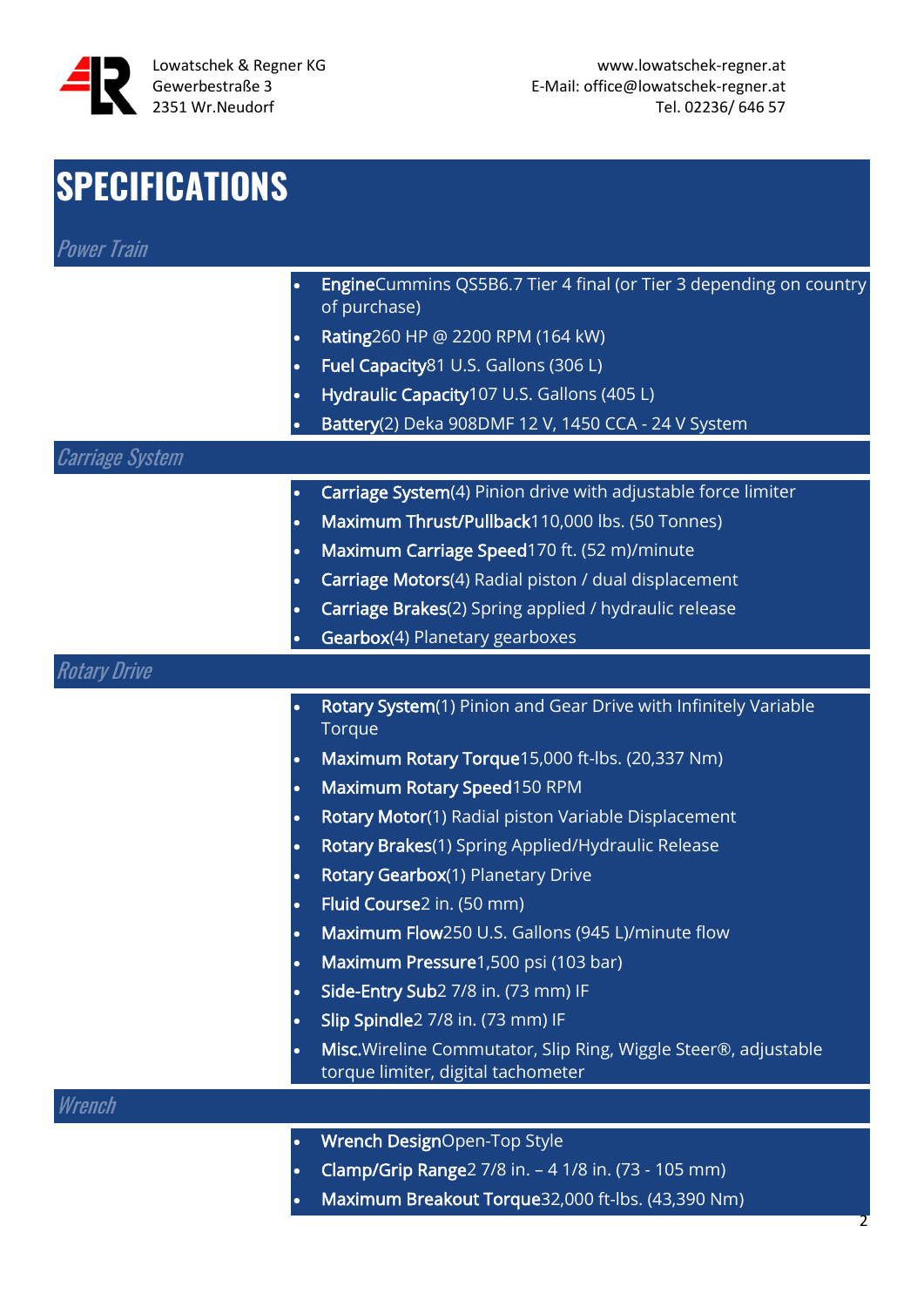

| 'I Rig<br>Drill Pipe Length20 ft. (6.10 m)<br>$\bullet$<br>Drill Angle10-18°<br>$\bullet$<br>Cabinon-board, articulated<br>$\bullet$<br>Max. Pipe Basket Capacity(9) Pieces of drill pipe<br>$\bullet$<br>Max. On-Board BasketsWORKING: 2<br>$\bullet$ |
|--------------------------------------------------------------------------------------------------------------------------------------------------------------------------------------------------------------------------------------------------------|
|                                                                                                                                                                                                                                                        |
|                                                                                                                                                                                                                                                        |
|                                                                                                                                                                                                                                                        |
|                                                                                                                                                                                                                                                        |
|                                                                                                                                                                                                                                                        |
|                                                                                                                                                                                                                                                        |
| Max. On-Board BasketsTRANSPORT: 1<br>$\bullet$                                                                                                                                                                                                         |
| (3) Pieces drill pipe in on-board staging area                                                                                                                                                                                                         |
| Miscellaneous                                                                                                                                                                                                                                          |
| Outside Tube Diam.3.5 in. (89 mm)<br>$\bullet$                                                                                                                                                                                                         |
| Tool Joint Outside Diam.4.125 in. (105 mm)<br>$\bullet$                                                                                                                                                                                                |
| Thread Type2.875 in. (73 mm) IF pin x box<br>$\bullet$                                                                                                                                                                                                 |
| Fluid Course1.5 in. (44.5 mm)<br>$\bullet$                                                                                                                                                                                                             |
| <b>PumpTriplex piston pump</b><br>$\bullet$                                                                                                                                                                                                            |
| Max. Flow200 U.S. gallons (757 L) / minute<br>$\bullet$                                                                                                                                                                                                |
| Max. Pressure1,100 psi (75.8 bar)<br>$\bullet$                                                                                                                                                                                                         |
| Self-propelled, Wireless control<br>$\bullet$                                                                                                                                                                                                          |
| Travel Speed2.25 mph (3.62 kph) forward & reverse<br>$\bullet$                                                                                                                                                                                         |
| Ground Bearing Pressure12 psi (.83 bar)<br>$\bullet$                                                                                                                                                                                                   |
| Weights                                                                                                                                                                                                                                                |
| Transport47,074 lbs. (19,051 kg)<br>$\bullet$                                                                                                                                                                                                          |
| Accessory Crate1,300 lb. (590 kg)<br>$\bullet$                                                                                                                                                                                                         |
| Working51,074 lbs. (23,167 kg)<br>$\bullet$                                                                                                                                                                                                            |
| Drill Pipe Weight358 lbs. (162.4 kg) each<br>$\bullet$                                                                                                                                                                                                 |
| Dimensions                                                                                                                                                                                                                                             |
| Length 35 ft. 7 in. (10.84 m)<br>$\bullet$                                                                                                                                                                                                             |
| Width8 ft. 2 in. (2.49 m)<br>$\bullet$                                                                                                                                                                                                                 |
| Height9 ft. 5 in. (2.87 m)                                                                                                                                                                                                                             |
| Track Width2 in. (2.5 m)                                                                                                                                                                                                                               |
|                                                                                                                                                                                                                                                        |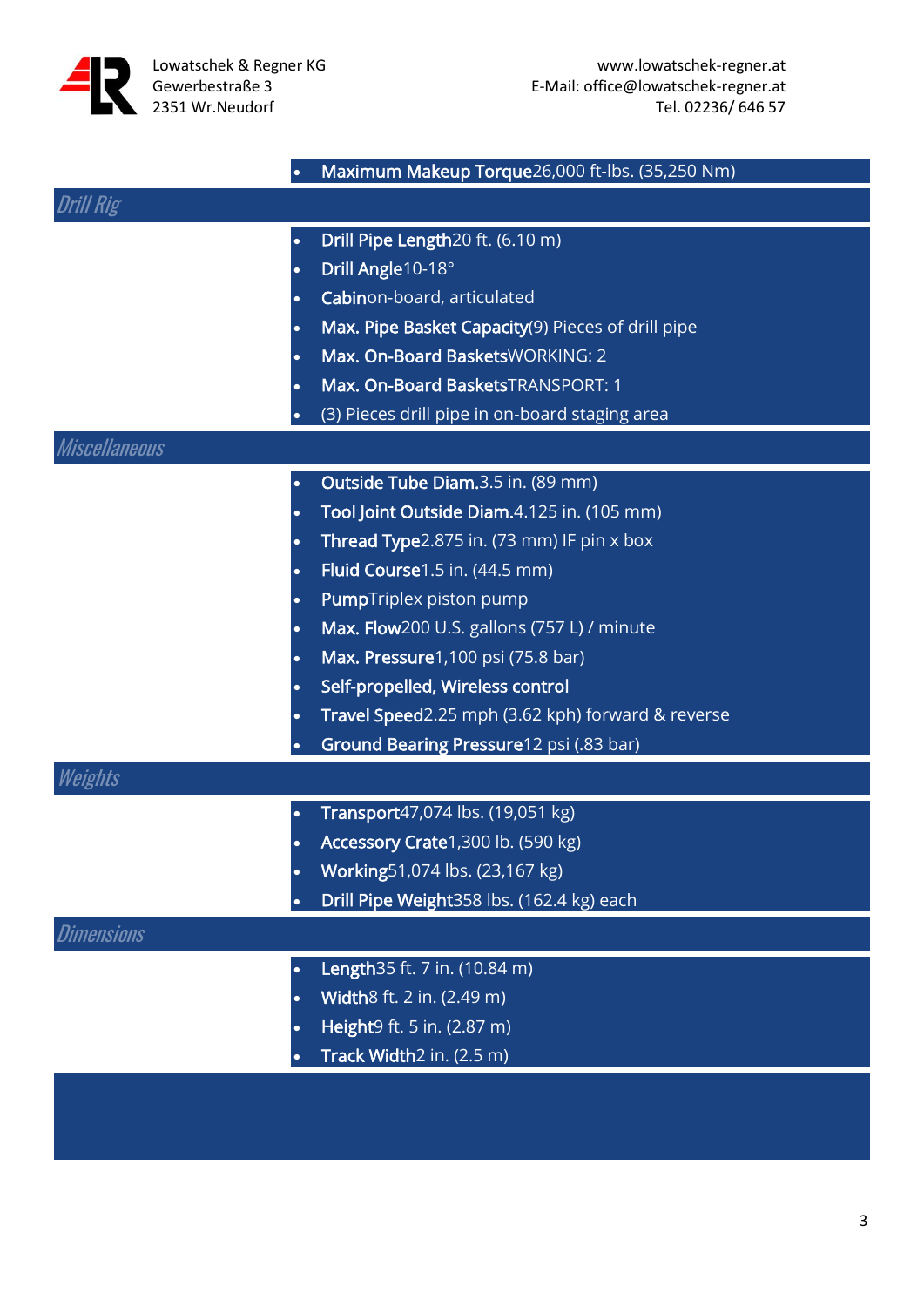

Lowatschek & Regner KG www.lowatschek-regner.at Gewerbestraße 3 E-Mail: office@lowatschek-regner.at 2351 Wr.Neudorf Tel. 02236/ 646 57

# **DD-240T Horizontalbohranlage**



# **FEATURES**

A truly customer-driven design in a rugged package for tough environments

- The patented Dual man onboard offboard cab for fitting a wide variety of job sites • Full length traveling wrenches to assist those stubborn tool joints and allowing to pull tooling up on the drill frame
- American Auger's standard slip spindle that can be easily changed when needed
- Low spindle center allows the pipe to enter the ground closer to the drill when entering at low angles
- A new MTU Engine that was designed for Tier 4 Final applications. It does not require a regen cycle and loves it when you work it hard

# **SPECIFICATIONS**

**Power Train** 

- EngineMTU 6R1300 Tier 4
- Rating523 HP (390 kW)
- Fuel Capacity 178 U.S. Gallons (674 L)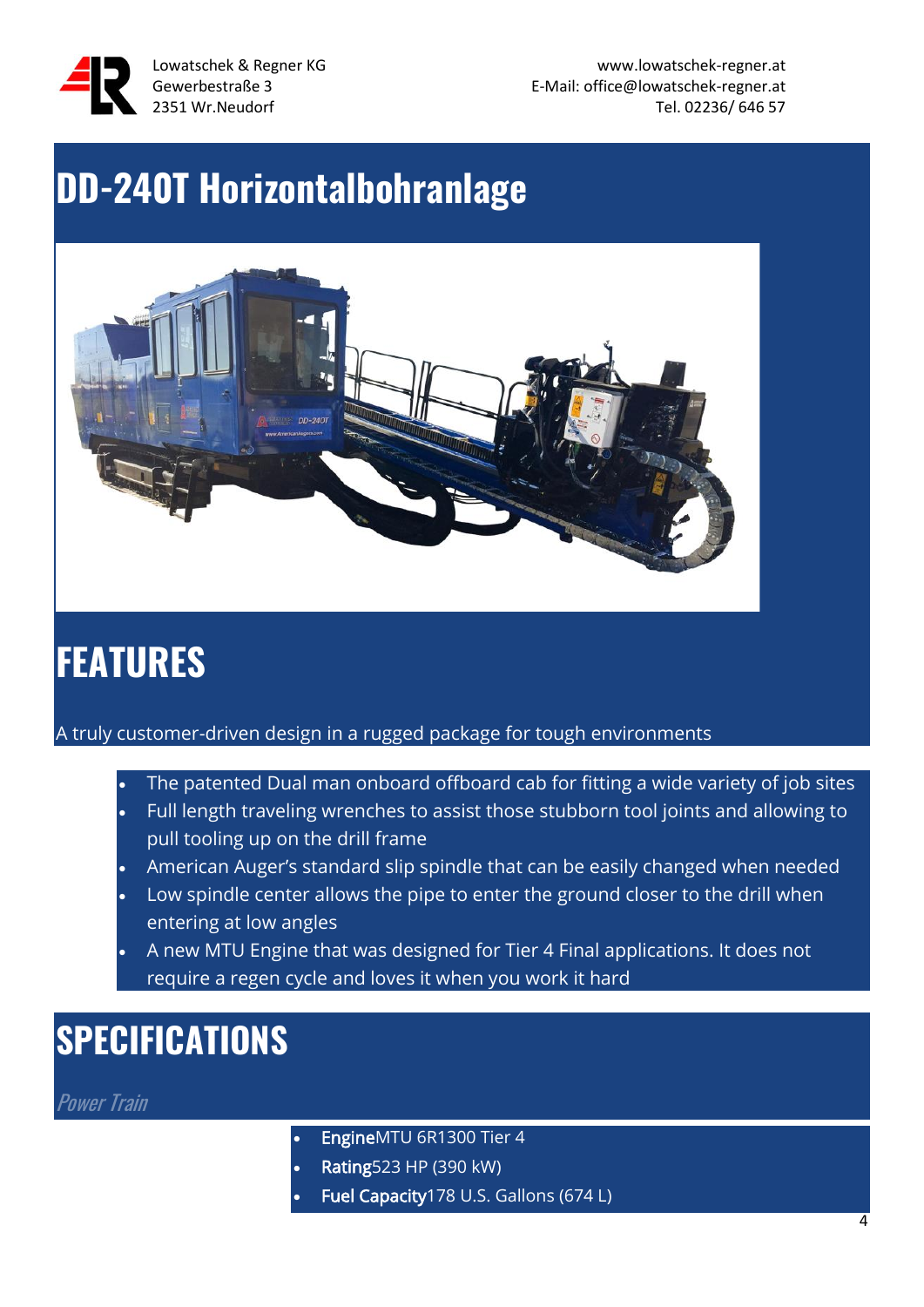

|                        | Hydraulic Capacity120 U.S. Gallons (454 L)<br>$\bullet$                                           |
|------------------------|---------------------------------------------------------------------------------------------------|
|                        | Hydraulic FilterHigh-Pressure Filtration Return to 6 Micron ABS                                   |
| <b>Carriage System</b> |                                                                                                   |
|                        | Maximum Thrust/Pullback240,000 lbs. (108 Tonnes)<br>$\bullet$                                     |
|                        | Carriage SystemRack & Pinion, (4) Pinion Drive with Adjustable Force<br>$\bullet$<br>Limiter      |
|                        | Maximum Carriage Speed150 ft. (46 m)/minute<br>$\bullet$                                          |
|                        | Carriage Motors(4) Hydraulic 160cc, Radial Piston/Dual Displacement<br>$\bullet$                  |
|                        | Carriage Brakes(2) Spring Applied/Hydraulic Release<br>$\bullet$                                  |
|                        | Carriage Gearbox(4) Planetary Drives                                                              |
| Rotary Drive           |                                                                                                   |
|                        | Rotary System(2) Pinion & Gear Drive with Infinitely Variable Torque<br>$\bullet$                 |
|                        | Maximum Rotary Torque43,900 ft-lbs. (59,520 Nm) @ 37 RPM<br>$\bullet$                             |
|                        | Maximum Rotary Speed150 RPM<br>$\bullet$                                                          |
|                        | Rotary Motors(2) Hydraulic, 486cc, Axial Piston, Variable<br>$\bullet$<br>Displacement            |
|                        | Rotary Brakes(1) Spring Applied/Hydraulic Release<br>$\bullet$                                    |
|                        | Fluid Course3 in. (76 mm)<br>$\bullet$                                                            |
|                        | Mud SwivelRear Mounted, 4 N.P.T.L.H x 3<br>$\bullet$                                              |
|                        | Slip Spindle5.5 in. (13.97 mm) API-IF Pin<br>$\bullet$                                            |
|                        | Other FeaturesDigital Tachometer, Adjustable Torque Limiter, Wiggle<br>$\bullet$<br><b>Steer®</b> |
| Wrench                 |                                                                                                   |
|                        | Wrench StyleTriple Jaw with 10 in. (245 mm) Separation<br>$\bullet$                               |
|                        | Maximum Breakout Torque80,000 ft-lbs. (108,465 Nm)<br>$\bullet$                                   |
|                        | Clamp/Grip Range4-1/2 in. to 8-1/2 in. (114 - 216 mm) OD<br>$\bullet$                             |
| 'I Rig                 |                                                                                                   |
|                        | Drill Angle10° - 18°, wireless tramming and setup                                                 |
|                        | Drill Pipe20 ft. or Range II 4-1/2 in. and 5-1/2 in. API pipe<br>$\bullet$                        |
|                        | <b>Travel System</b>                                                                              |
|                        | Self Propelled on Undercarriage Steel Track Crawler Assembly                                      |
|                        | Maximum Travel Speed: 1.4 mph (2.25 kph)                                                          |
|                        |                                                                                                   |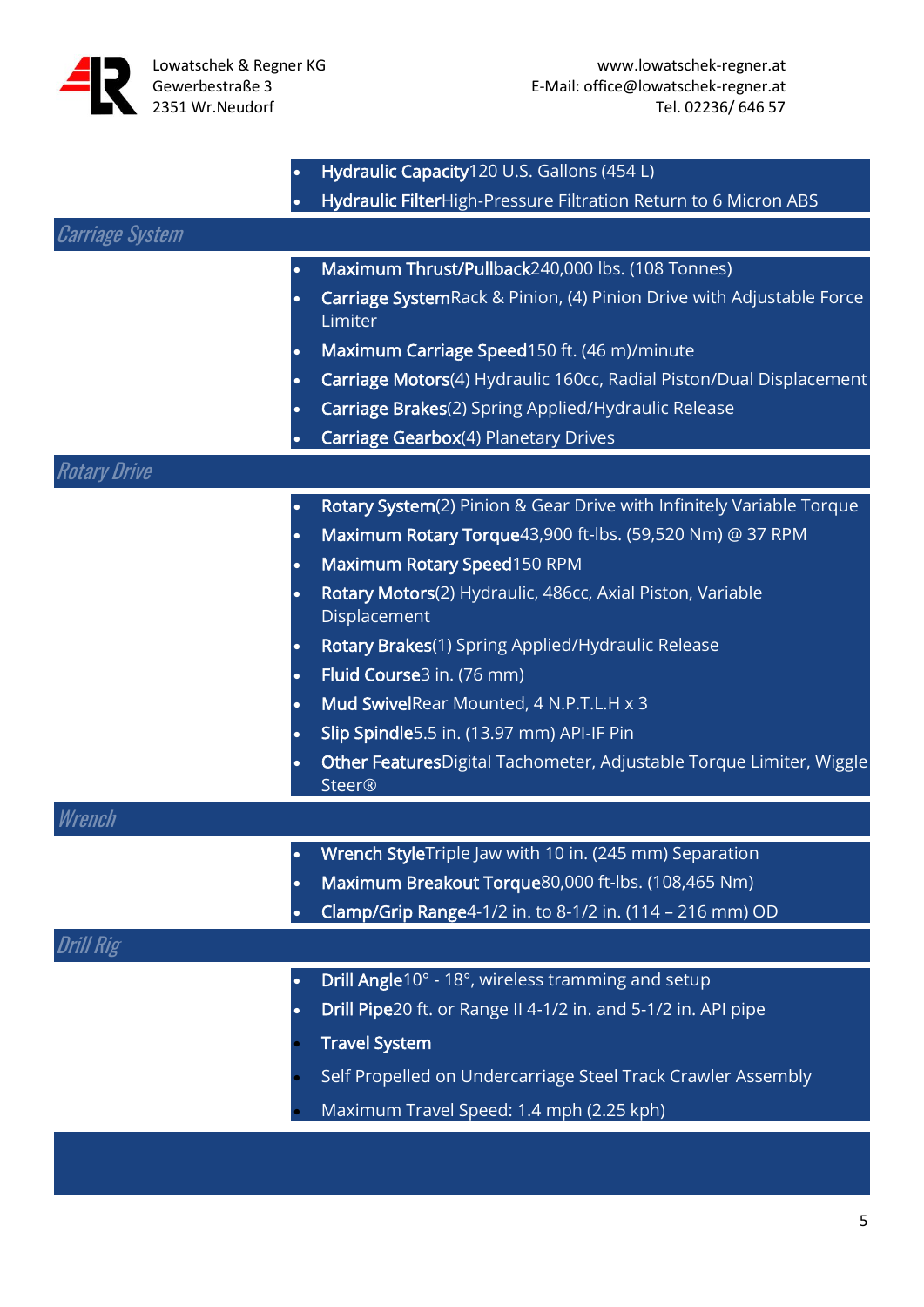

| Safety                       |   |                               |                                                                                                                                                                                                                                                                         |
|------------------------------|---|-------------------------------|-------------------------------------------------------------------------------------------------------------------------------------------------------------------------------------------------------------------------------------------------------------------------|
|                              |   | $\circ$<br>$\circ$<br>$\circ$ | Es!Lok - Exit Side Lockout System with 5,280 ft. (1,609 m)<br>Range<br><b>ZAPALERT - Electrical Detection Device</b><br>Engine Shutdown Switch at the Operators Console, Shutdown<br>at Engine Controller, (8) hinged handrails for full-length thrust<br>frame walkway |
| <b>Dimensions (can vary)</b> |   |                               |                                                                                                                                                                                                                                                                         |
|                              | ٠ |                               | Length 52.5 ft. (16 m)<br>Width8.167 ft. (2.5 m) w/ pipe loader option 100.25 in. (2.54 m) w/<br>full walkway option<br>Height11.5 ft. (3.5 m)                                                                                                                          |
| Weights (can vary)           |   |                               |                                                                                                                                                                                                                                                                         |
|                              |   |                               | Range 2, walkway, 2 man cabin80,520 transport weight (no foot)<br>Range 2, Pipe loader, 2 man cabin81,510 transport weight (no foot)                                                                                                                                    |

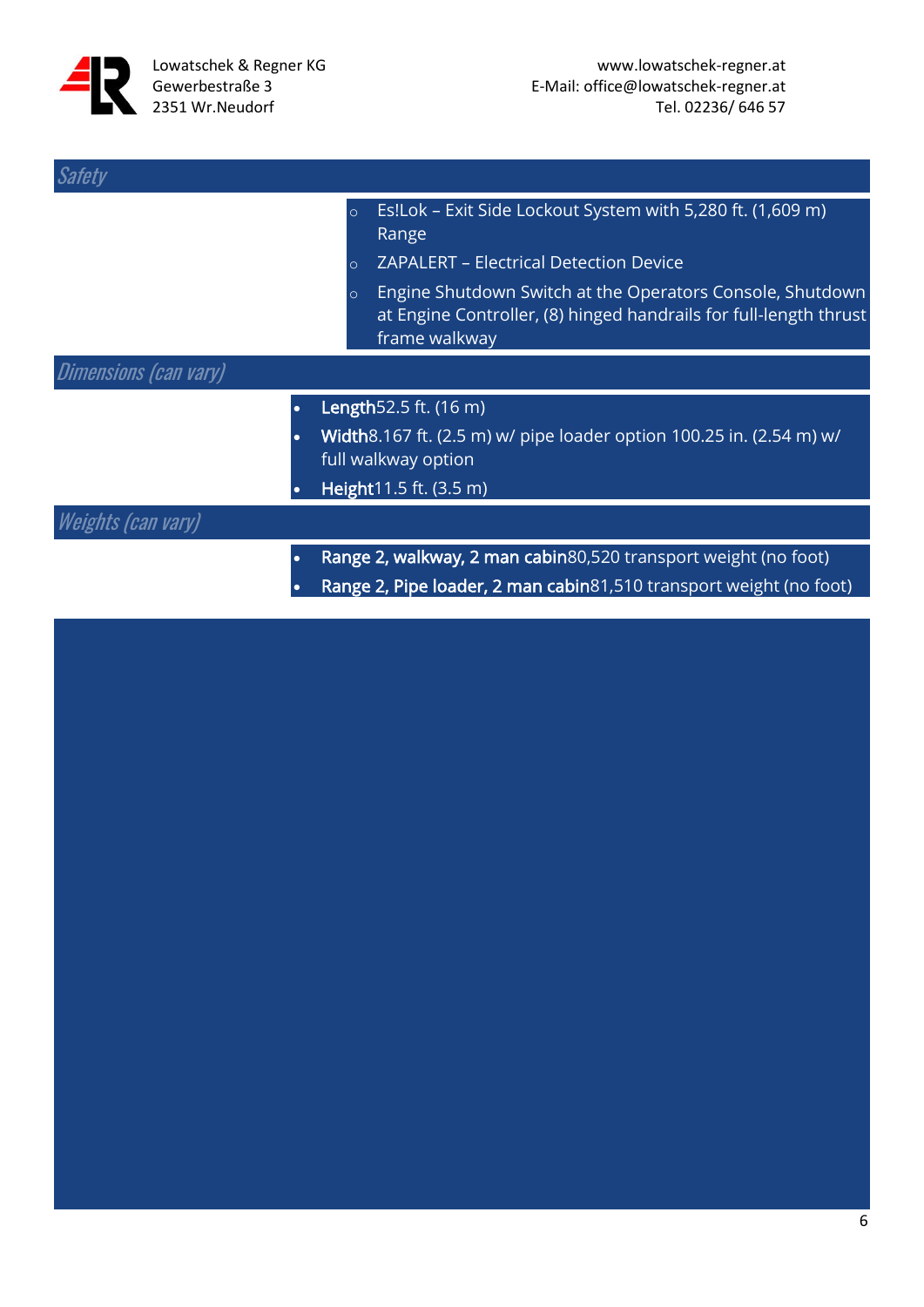

Lowatschek & Regner KG www.lowatschek-regner.at Gewerbestraße 3 and the state of the E-Mail: office@lowatschek-regner.at 2351 Wr.Neudorf Tel. 02236/ 646 57

### **DD-440T Horizontalbohranlage**



# **FEATURES**

The industry standard 200 tonne drill with a proven track record of reliable performance. It is the model that all others are compared to.

- Wireless ground drive control allows the operator to set the unit up without being constrained to one area.
- Standard Telematics for service information and office communication with daily work progress
- Full length traveling wrenches that can be removed for shipping and servicing
- Optional 80,000 ft\*lbs of rotary torque
- New 3 ½ inch fluid course for up to 825 gpm of drill fluid flow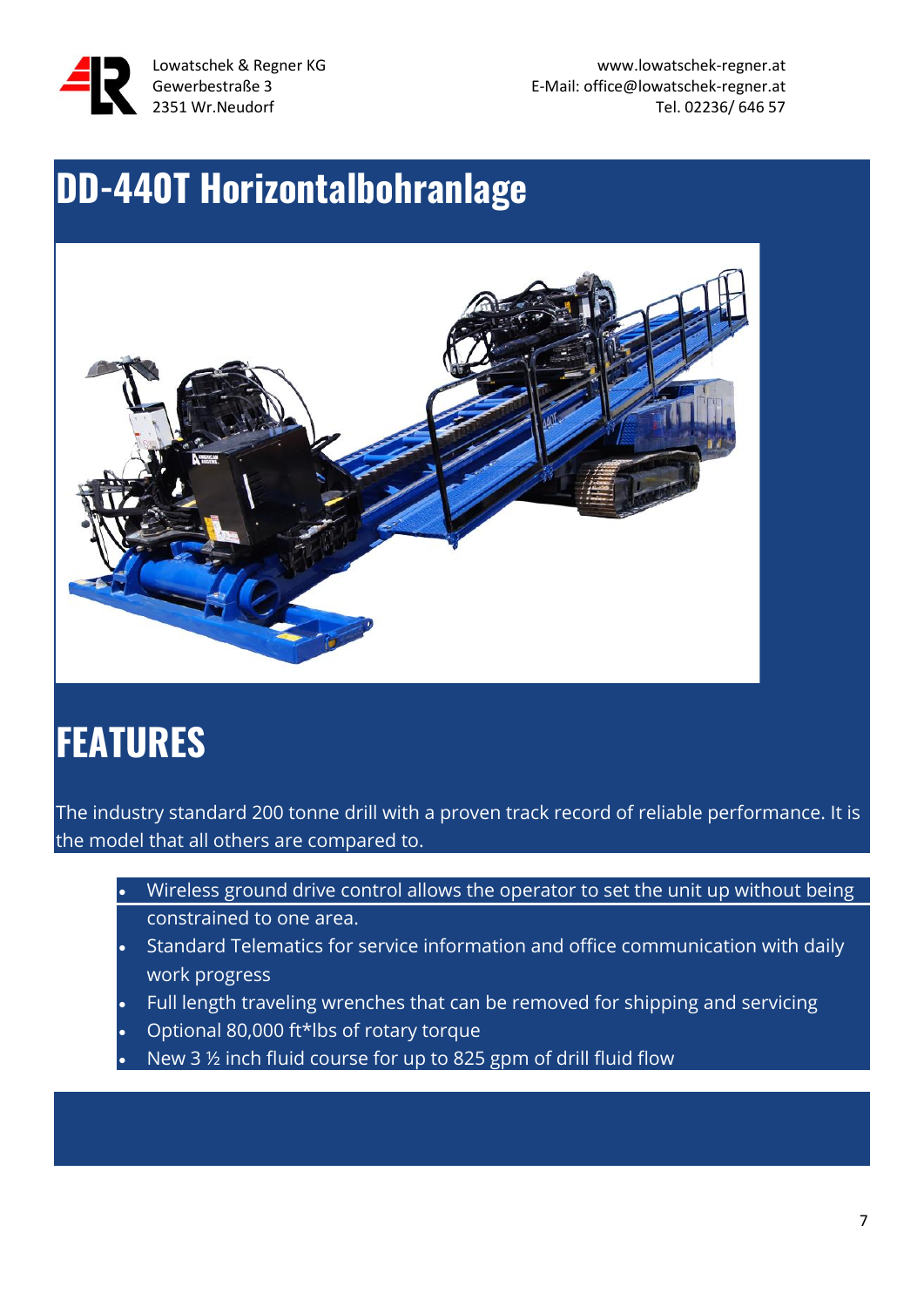

### **SPECIFICATIONS**

Power Train

- EngineCummins QSX15 Tier 4 final or Tier 3 (depending on country of purchase) Diesel
- Rating600 HP (447 kW)
- Fuel Capacity160 U.S. Gallons (605 L)
- Hydraulic Capacity200 U.S. Gallons (757 L)
- Battery(2) Deka 908DMF 12 V, 1450 CCA

#### Quiet-Pak®

• Noise reducing acoustical foam in the engine enclosure.

#### Wiggle Steer®

The Wiggle Steer® System provides the operator of a directional drill the means to rotate the drill pipe and subsequently the cutting head on the drill string back and forth over a predetermined range. This back and forth motion would cause the hole made by the cutting head to be more open in a particular direction and therefore facilitate steering of the drilling pipe in that direction underground.

#### Carriage System

- Maximum Thrust/Pullback440,000 lbs. (200 Tonnes)
- Carriage System440,000 lbs. (200 Tonnes)
- Maximum Carriage Speed95 ft. (29 m)/minute
- Carriage Motors(2) Hydraulic 1017 cc, Variable Displacement
- Carriage Gearbox(2) Planetary Drives

#### Rotary Drive

- Rotary System(3) Pinion & Gear Drive with Infinitely Variable Torque
- Maximum Rotary Torque60,000 ft-lbs. (80,000 Nm) @ 0 25 RPM
- Maximum Rotary Speed97 RPM
- Rotary Motors(3) 160cc Hydraulic Axial Piston/Variable Displacement
- Rotary Brakes(2) Spring Applied/Hydraulic Release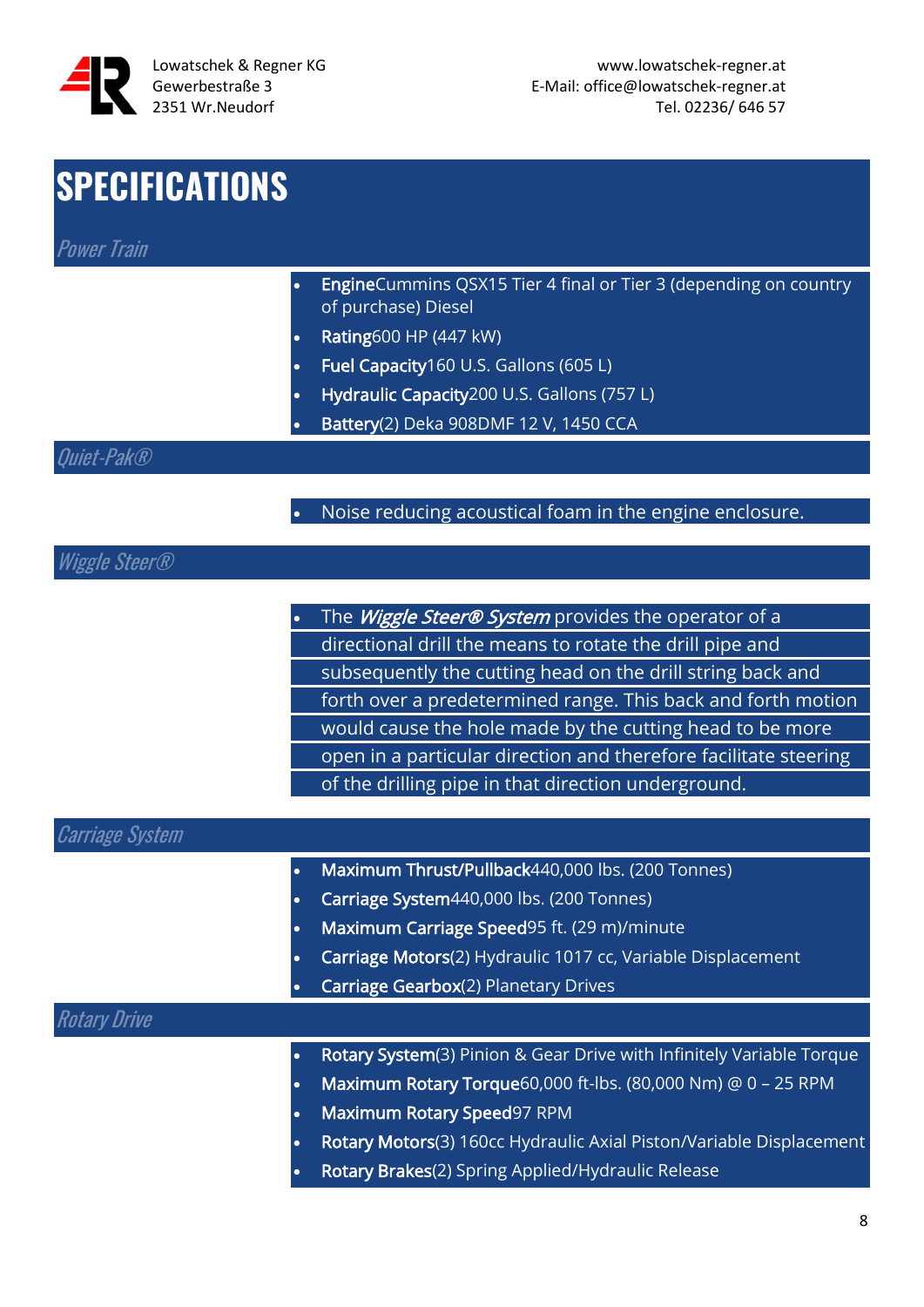

|                             | $\bullet$ | Fluid Course3.5 in. (88.9 mm)                                                                                          |
|-----------------------------|-----------|------------------------------------------------------------------------------------------------------------------------|
|                             | $\bullet$ | Mud Flow RatePermits up to 825 U.S. Gallons /minute                                                                    |
|                             | $\bullet$ | Maximum Mud Pressure1,500 psi (103.4 bar)                                                                              |
|                             | $\bullet$ | Mud SwivelRear Mounted, 5 in. (127 mm) IFLH Pin                                                                        |
| Wrench                      |           |                                                                                                                        |
|                             | $\bullet$ | Wrench TravelWrench has full-length thrust frame travel with hose<br>carrier                                           |
|                             | $\bullet$ | Maximum Breakout Torque230,000 ft-lbs. (311,839 Nm)                                                                    |
|                             | $\bullet$ | Maximum Makeup Torque152,000 ft-lbs. (206,085 Nm)                                                                      |
|                             | $\bullet$ | Clamp/Grip Range3 in. - 11 3/4 in. (76 - 298 mm) OD                                                                    |
|                             | $\bullet$ | Wrench Assembly Motor(2) Hydraulic LSHT, 18.3 CIR                                                                      |
|                             | $\bullet$ | Wrench Assembly Brake(1) Spring Applied/Hydraulic Release                                                              |
|                             | $\bullet$ | Wrench Gearbox(2) SGL                                                                                                  |
|                             | $\bullet$ | Hydraulic Wrench Cylinder(6) 8 in. Bore x 3 in. Stroke (203 - 76.2<br>mm)(6) 8 in. Bore x 3 in. Stroke (203 - 76.2 mm) |
| <b>Drill Rig</b>            |           |                                                                                                                        |
|                             | $\bullet$ | Drill Angle10° - 18°                                                                                                   |
|                             | $\bullet$ | Drill PipeRange II - 34 ft. (10.4 m)                                                                                   |
| <b>Safety</b>               |           |                                                                                                                        |
|                             | $\bullet$ | Es!Lok - Exit Side Lockout System with 1 mile (1.6 km) Range                                                           |
|                             | $\bullet$ | Wiggle Steer®                                                                                                          |
|                             | $\bullet$ | Free standing operator's console with pressure gauges with 17"<br><b>Touch Screen Display</b>                          |
|                             |           | Safety system package with ZapAlert                                                                                    |
|                             |           | operator's manual and other unit support materials                                                                     |
| <b>Transport Dimensions</b> |           |                                                                                                                        |
|                             | $\bullet$ | Transport Dimensions50 ft. 9in. (15.47 m)                                                                              |
|                             | $\bullet$ | Width8 ft. 2 in. (2.51 m)                                                                                              |
|                             |           | Height11 ft. 10 in. (3.61 m)                                                                                           |
| <b>Transport Weights</b>    |           |                                                                                                                        |
|                             | $\bullet$ | Total Weight98,060 lbs. (44,479 kg)                                                                                    |
|                             | $\bullet$ | Total Weight w/o Wrench90,260 lbs. (40,941 kg) - Wrench is<br>Removable for Lighter Transport                          |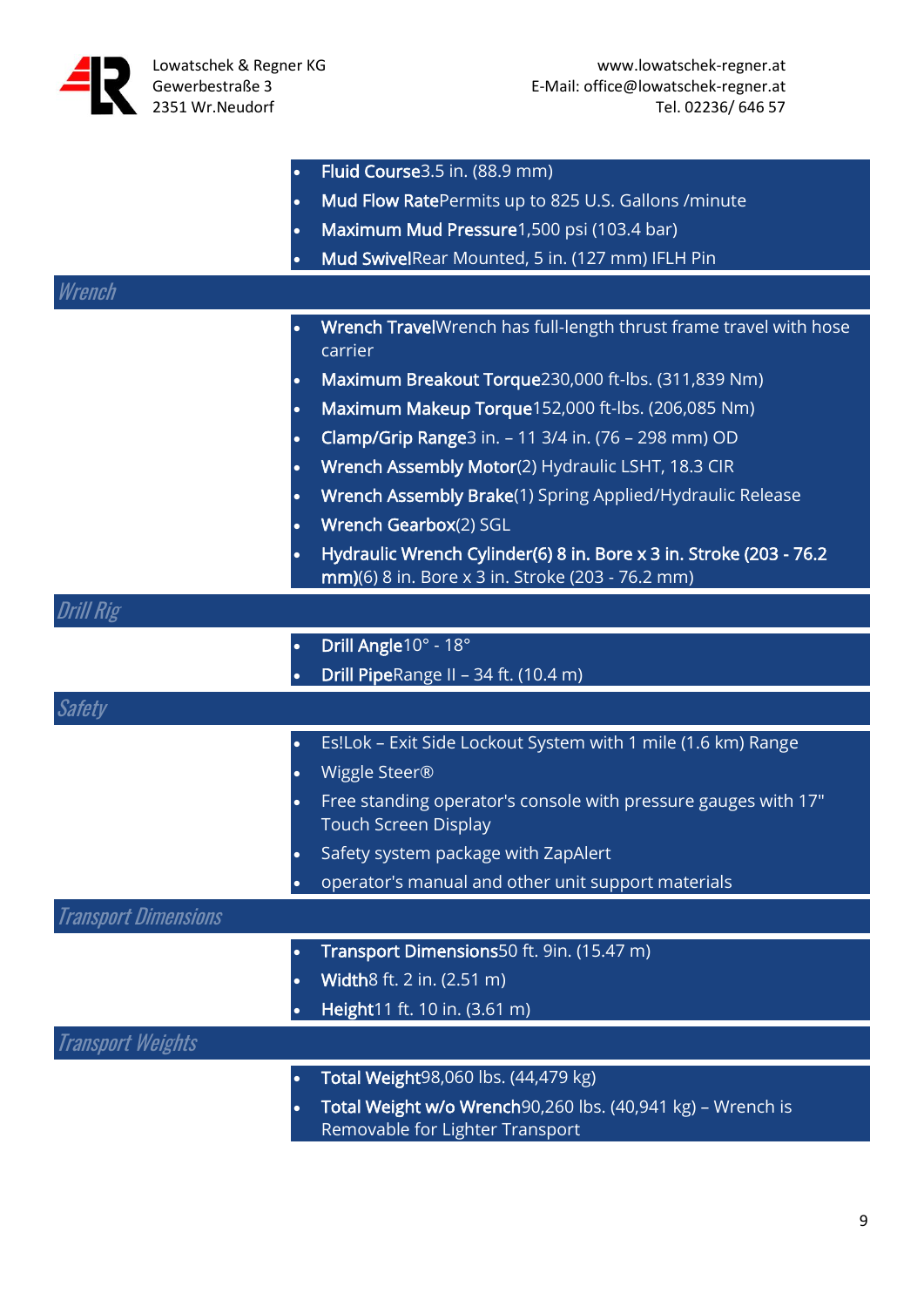

# **DD-660RS Horizontalbohranlage**



# **FEATURES**

Our newest Maxi rig design that provides the latest in mobility and performance

- Rapid setup features to decrease the time and effort to get to work
- Hydraulically adjusted pipe support ensuring the pipe joints are always in the right position
- Optional pipe loader that transports on the drill unit
- Dual power units that feature ROOTS (Run On One Technology System) to reduce fuel cost during the pilot bore
- Standard Telematics for communicating with the rig during operation

### **SPECIFICATIONS**

#### **Power Train**

- EngineCummins QSX15 Tier 4 Final (or Tier 3 depending on country of purchase)
- Rating600 HP (447 kW) each
- Fuel Capacity650 U.S. Gallons (2,460 L)
- Hydraulic FilterHigh Pressure Filtration and Return to 6 Micron ABS
- Battery(2) Deka 908DMF 24 V, 1450 CCA

#### Carriage System

• Maximum Thrust/Pullback660,000 lbs. (300 Tonnes)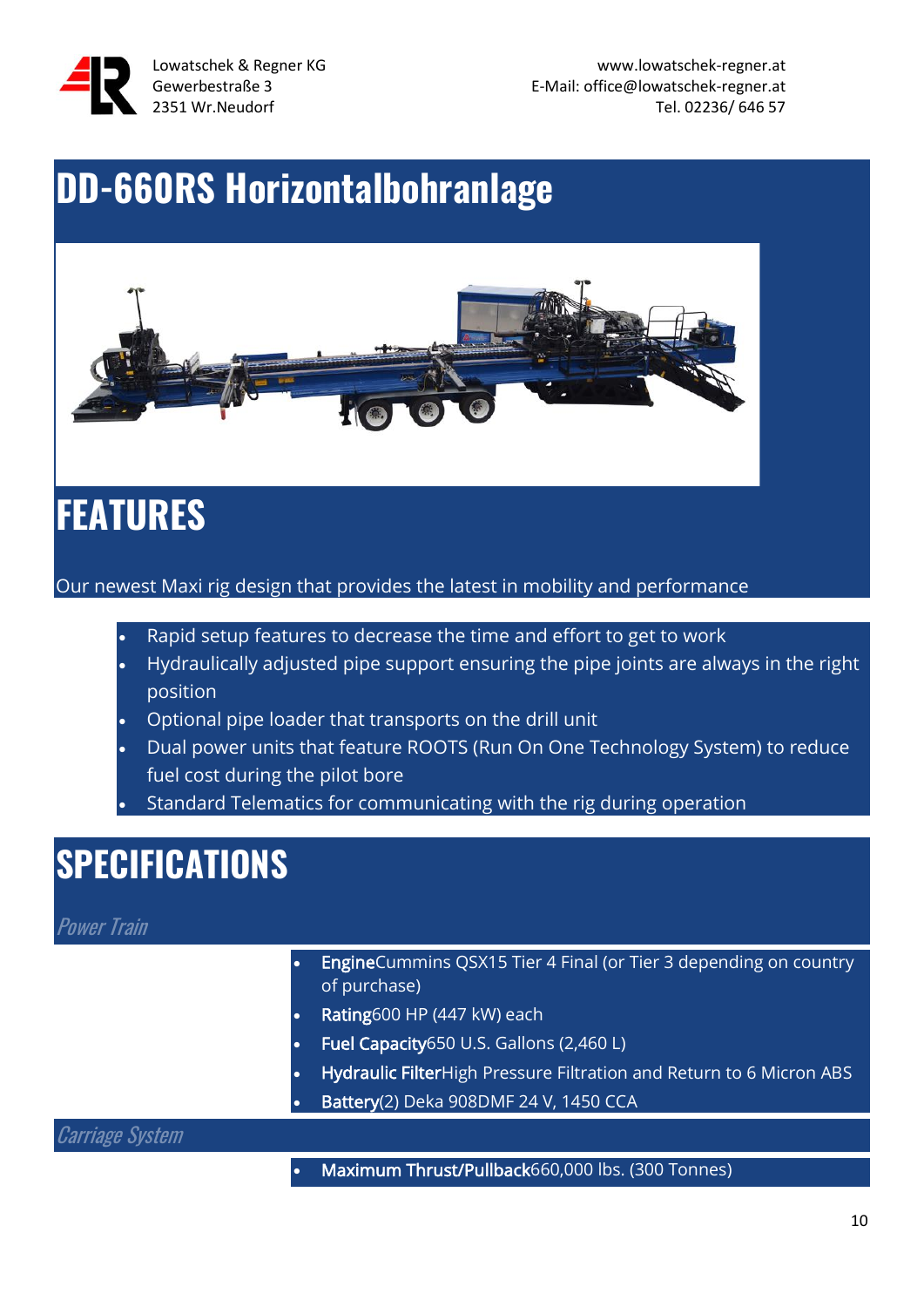

|              | Carriage SystemRack & Pinion, (4) Pinion with Adjustable Force<br>Limiter       |
|--------------|---------------------------------------------------------------------------------|
|              | Maximum Carriage Speed107 ft. (33 m)/minute<br>$\bullet$                        |
|              | Carriage Motors(4) Radial Piston/Dual Displacement<br>$\bullet$                 |
|              | Carriage Brakes(2) Only on Carriage<br>$\bullet$                                |
|              | Carriage Gearbox(4) Planetary Gearboxes<br>$\bullet$                            |
|              | Hydraulic Pump(4) Piston Pump, Closed Loop<br>$\bullet$                         |
| Rotary Drive |                                                                                 |
|              | Rotary System(4) Pinion & Gear Drive w/Infinitely Variable Torque<br>$\bullet$  |
|              | Maximum Rotary Torque80,000 ft-lbs. (108,460 Nm) @ 0 - 34 RPM<br>$\bullet$      |
|              | Minimum Rotary Torque30,000 ft-lbs. (40,675 Nm) @ 0 - 90 RPM<br>$\bullet$       |
|              | Maximum Rotary Speed90 RPM<br>$\bullet$                                         |
|              | Fluid Course3.5 in. (88.9 mm) for increased downhole hydraulic<br>power         |
|              | Mud Flow RatePermits up to 1000 U.S. Gallons (3,785 L)/minute flow<br>$\bullet$ |
|              | Maximum Mud Pressure1,500 psi (103 bar)<br>$\bullet$                            |
|              | Hydraulic Pump(4) Piston Pump, Closed Loop<br>$\bullet$                         |
|              | Auxiliary Pump(1) Piston Pump, pressure Compensated<br>$\bullet$                |
|              | Fluid Course3 3/4 in. (95.25 mm) for increased downhole hydraulic<br>power      |
|              | Mud Flow RatePermits up to 1000 U.S. Gallons (3,785 L)/minute flow<br>$\bullet$ |
|              | Maximum Mud Pressure1,500 psi (103 bar)                                         |
| Wrench       |                                                                                 |
|              | Wrench TravelWrench can Travel the Full Length of the Thrust Frame<br>$\bullet$ |
|              | Maximum Breakout Torque210,000 ft. lbs. (285,000 Nm)<br>$\bullet$               |
|              | Maximum Makeup Torque100,183 ft-lbs. (135,252 Nm)<br>$\bullet$                  |
|              | Clamp/Grip Range 3.5 in. - 10.5 in. (89 - 267 mm) OD<br>$\bullet$               |
|              | Wrench SystemTriple Jaw Wrenches with 12 in. (305 mm) separation<br>$\bullet$   |
|              | Carriage to Wrench Clearance36 ft. (11 m) max.                                  |
| Drill Rig    |                                                                                 |
|              | Drill Angle10° - 18°<br>$\bullet$                                               |
|              | Drill PipeRange II - 30 ft. (9.1 m)                                             |

• Cabin8x12 ft. skid (8x20 ft. available)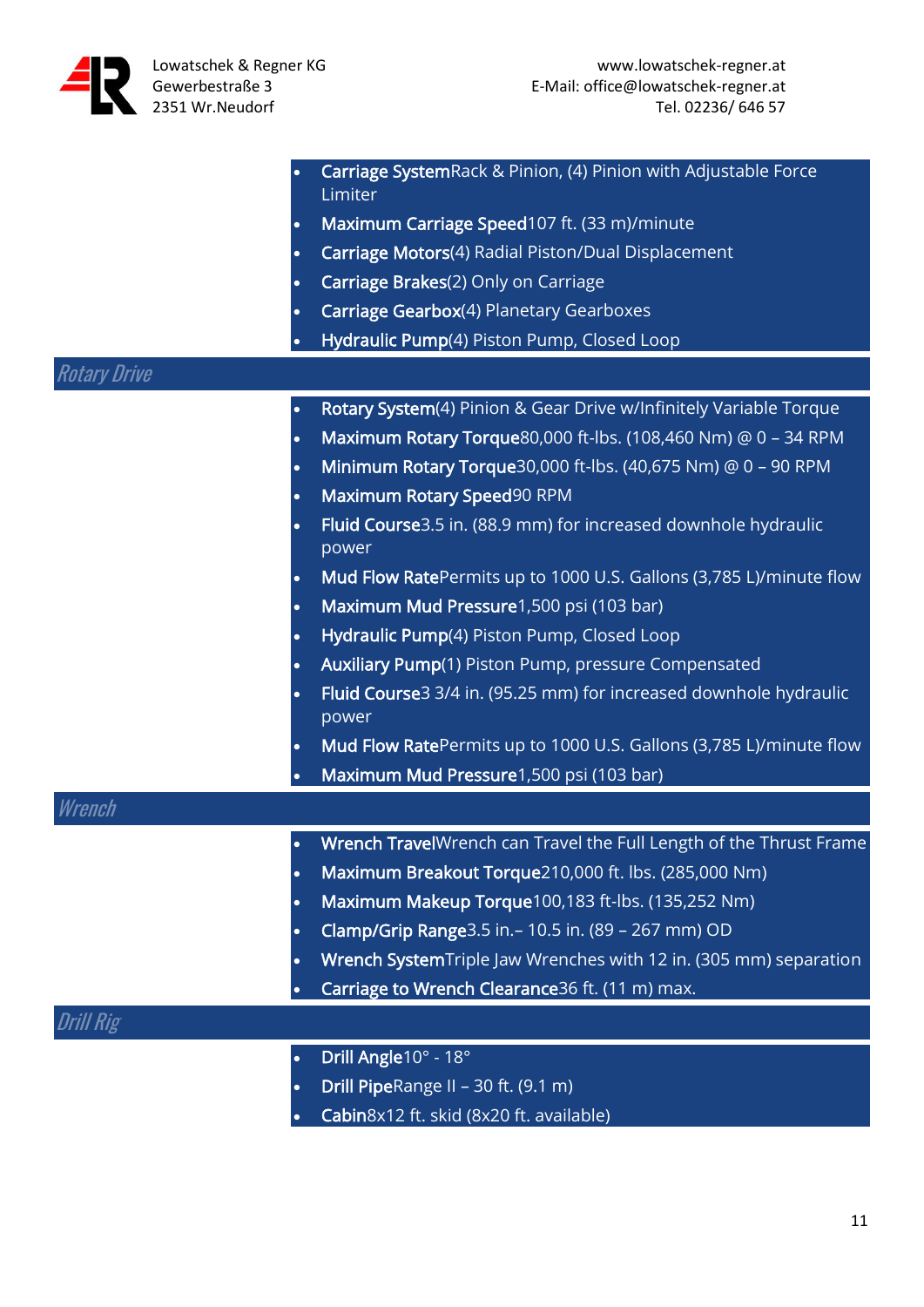

| <i><b>Miscellaneous</b></i>               |                                                                                                                                          |
|-------------------------------------------|------------------------------------------------------------------------------------------------------------------------------------------|
|                                           | <b>Processor Controls</b> Processor Controls Sauer Danfoss micro-<br>processor controls with touch screen, optional data acquisition     |
| $\bullet$                                 | Auxiliary Power Unit9.9 HP Hatz 1840 diesel engine for rig setup                                                                         |
|                                           | Pipe Capacity4                                                                                                                           |
|                                           | <b>Optional Pipe Loader</b>                                                                                                              |
| <b>Drill Rig Weights &amp; Dimensions</b> |                                                                                                                                          |
| $\bullet$                                 | Maximum Length64 ft. 5 in. (19.5 m)                                                                                                      |
| $\bullet$                                 | Maximum Width8 ft. 2 in. (2.5m)                                                                                                          |
| $\bullet$                                 | Maximum Height (Transport)11 ft. 6 in. (3.68 m)                                                                                          |
|                                           | Travel Weight108,000 lbs. (48,988 kg)                                                                                                    |
| <b>Power Pack W &amp; D</b>               |                                                                                                                                          |
| $\bullet$                                 | Maximum Length19 ft. 8 in. (6 m)                                                                                                         |
|                                           | Maximum Width8 ft. (2.43 m)                                                                                                              |
| $\bullet$                                 | Maximum Height9 ft. 5 in. (2.88 m)                                                                                                       |
|                                           | Total Weight35,500 lbs. (16,103 kg)                                                                                                      |
| <b>Dual Power Pack</b>                    |                                                                                                                                          |
|                                           | Simultaneously run both power units<br>$\circ$                                                                                           |
|                                           | Permits one power unit to run while powering through the<br>$\circ$<br>unused power unit                                                 |
|                                           | Allows one power unit to run, but keeps the unused power<br>$\circ$<br>unit isolated                                                     |
|                                           | Excercise the ability to have one power unit running, but have<br>$\circ$<br>the unused power unit removed                               |
|                                           | Unit maintains full power with a single engine, but the system<br>$\circ$<br>runs with half rotational RPM and half carriage drive speed |
|                                           |                                                                                                                                          |
|                                           |                                                                                                                                          |
|                                           |                                                                                                                                          |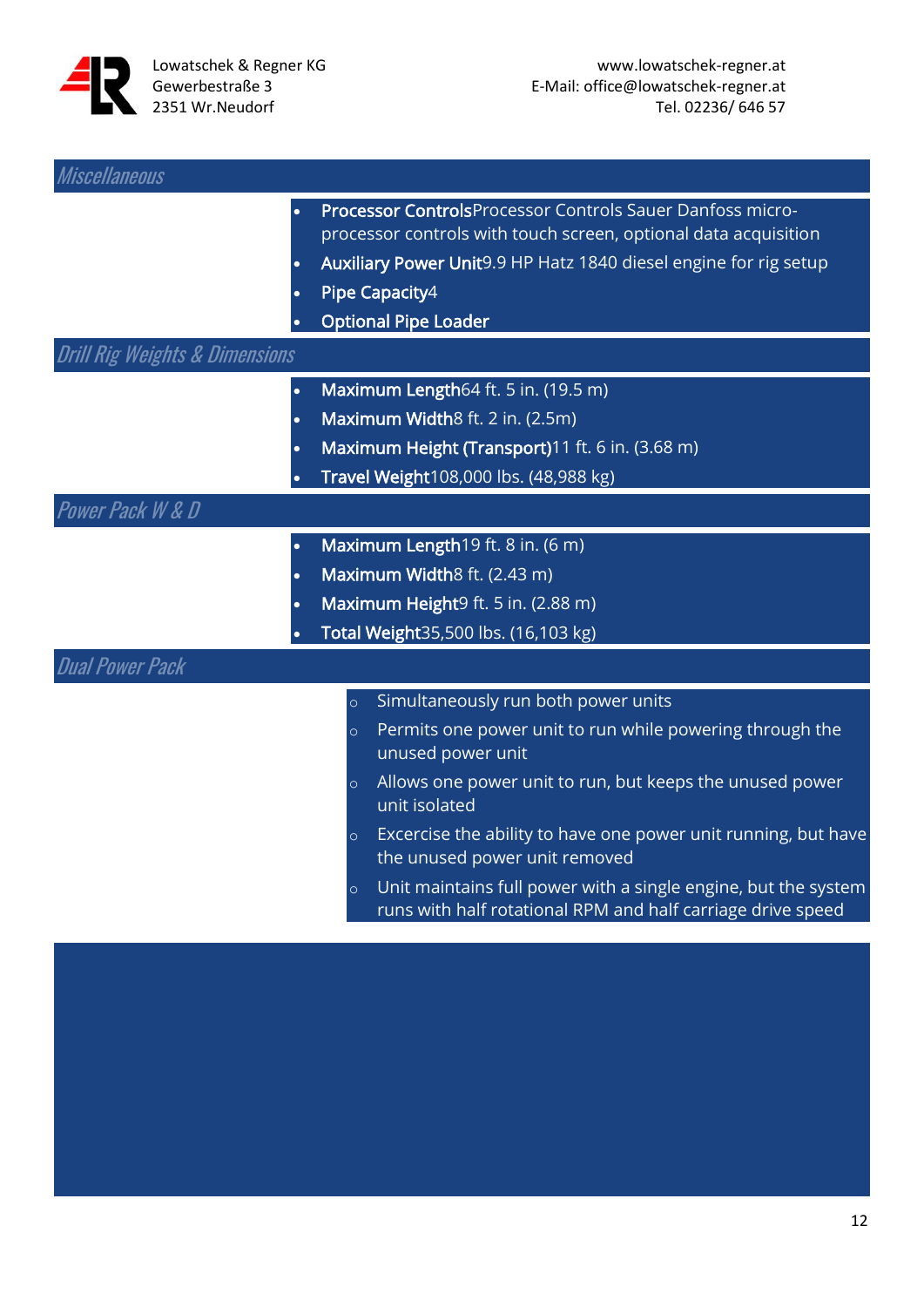

Lowatschek & Regner KG www.lowatschek-regner.at Gewerbestraße 3 E-Mail: office@lowatschek-regner.at 2351 Wr.Neudorf Tel. 02236/ 646 57

# **DD-1100RS Horizontalbohranlage**



# **FEATURES**

For those contractors who want to play with the big toys

- The industry first in rapid setup technology
- Up to 1,500 horsepower for the bores with big pipe welded together just waiting to be installed
- Excellent speed without sacrificing power
- Over 200,000 ft\*lbs of breakout torque for those tough pipe joints
- 4" drill fluid course accommodates up to 1,000 gpm of drill fluid for maximum fluid power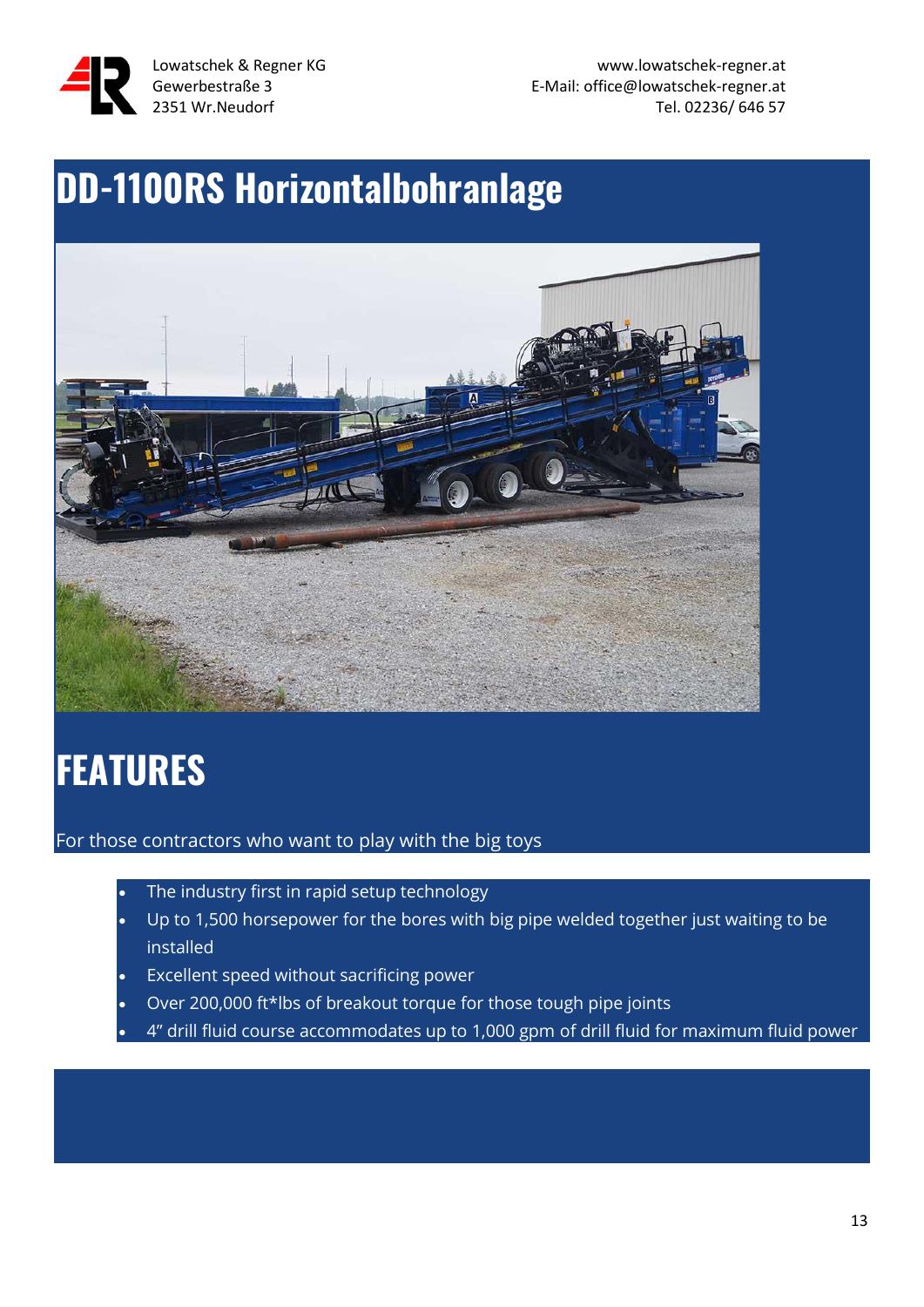

#### **SPECIFICATIONS** Power Train - One Power Pack • EngineCaterpillar C-18 Tier 4 Final or Tier 3 Diesel (depending on country of purchase) • Rating755 HP (570 kW) • Fuel Capacity650 U.S. Gallons (2,460 L) • Hydraulic Capacity220 U.S. Gallons (833 L) • Hydraulic FilterHigh Pressure Filtration to 6 Micron ABS Carriage System • Maximum Thrust/Pullback1,100,000 lbs. (500 Tonnes) • Carriage SystemRack & Pinion, (6) Pinion and Gear with Adjustable Force Limiter • Maximum Carriage Speed105 ft. (32 m)/minute • Carriage Motors(6) 1017 cc Variable Displacement • Carriage Gearbox(6) Planetary Drives • Hydraulic Pump(2) Closed Loop-Piston Rotary Drive Rotary System(4) Pinion and Gear Drive with Infinitely Variable **Torque** • Maximum Rotary Torque100,000 ft-lbs. (135,600 Nm) @ 0 – 31 RPM • Minimum Rotary Torque40,000 ft-lbs. (54,000 Nm) @ 0 – 75 RPM • Maximum Rotary Speed75 RPM Rotary Motors(4) 160cc, Axial Piston, Variable Displacement Rotary Brakes(4) Spring Applied, Hydraulic Release • Fluid Course4 in. (102 mm) • Mud Flow RatePermits up to 1,000 U.S. Gallons (3,785 L)/per minute • Maximum Mud Pressure1,500 psi (103 bar) • Mud Shutoff Cylinder2 in. Bore x 12 in. Stroke (51 - 305 mm) • Mud Blow Down Cylinder1 1/16 in. Bore x 4 in. Stroke (27 - 102 mm) • Hydraulic Pump(2) Closed Loop-Piston • Auxiliary Pump(1) Pressure Compensated-Piston • Slip Spindle8 5/8 in. (219 mm)

#### Wrench